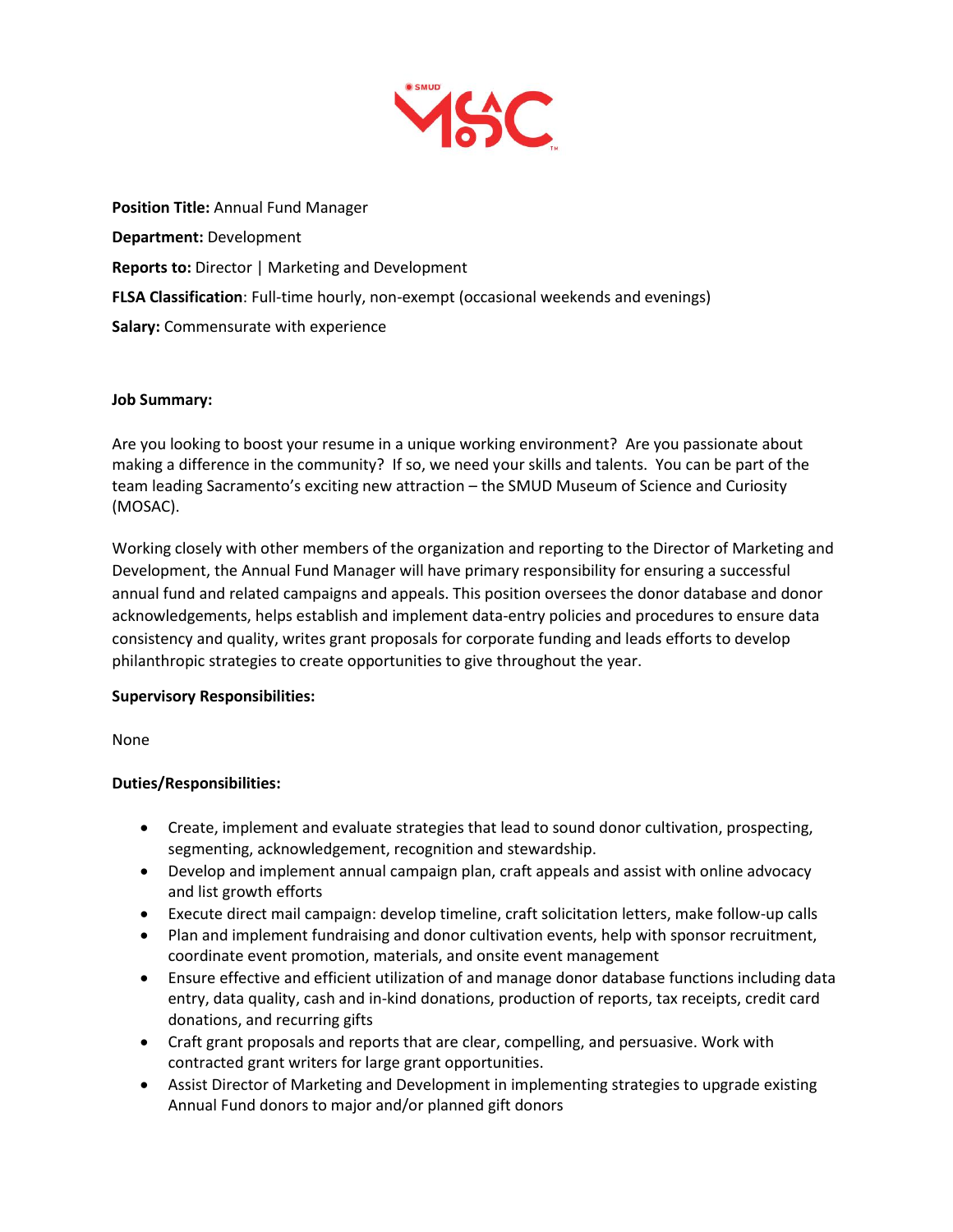

• Other duties as assigned

## **Required Skills/Abilities:**

- Proven track record of success in donor acquisitions and retention
- Proficient with Blackbaud Altru or similar CRM
- Proficient with Microsoft Office Suite or related software
- Exceptional written communication skills to prepare, proofread, and edit a variety of correspondence and reports for correct grammar, punctuation, and spelling with excellent attention to detail
- Excellent verbal and interpersonal communication skills, including the ability to effectively communicate in a variety of settings with diverse stakeholders, and maintain confidentiality
- Self-directed with the ability to work both independently and as part of a team
- Skilled at establishing and cultivating strong relationships with peers, across different levels of the organization, as well as externally
- Excellent time management skills with a proven ability to meet deadlines
- Ability to function well in a high-paced and, at times, stressful environment
- Must possess a valid driver's license

# **Education and Experience:**

- Bachelor's degree required
- Minimum two to four years of Development experience including demonstrated success in individual giving, corporate sponsorship, and special events fundraising and management.

# **Physical Requirements:**

- Prolonged periods of sitting at a desk and working on a computer
- May require standing and walking 75% of the time, lifting up to a maximum of 30 pounds, and other physical actions that include stooping, kneeling, crouching, crawling, reaching, pulling, and pushing

To protect our team members, volunteers, students, and guests, MOSAC requires that all employees be fully vaccinated with a COVID-19 vaccination series approved by the U.S. Food and Drug Administration